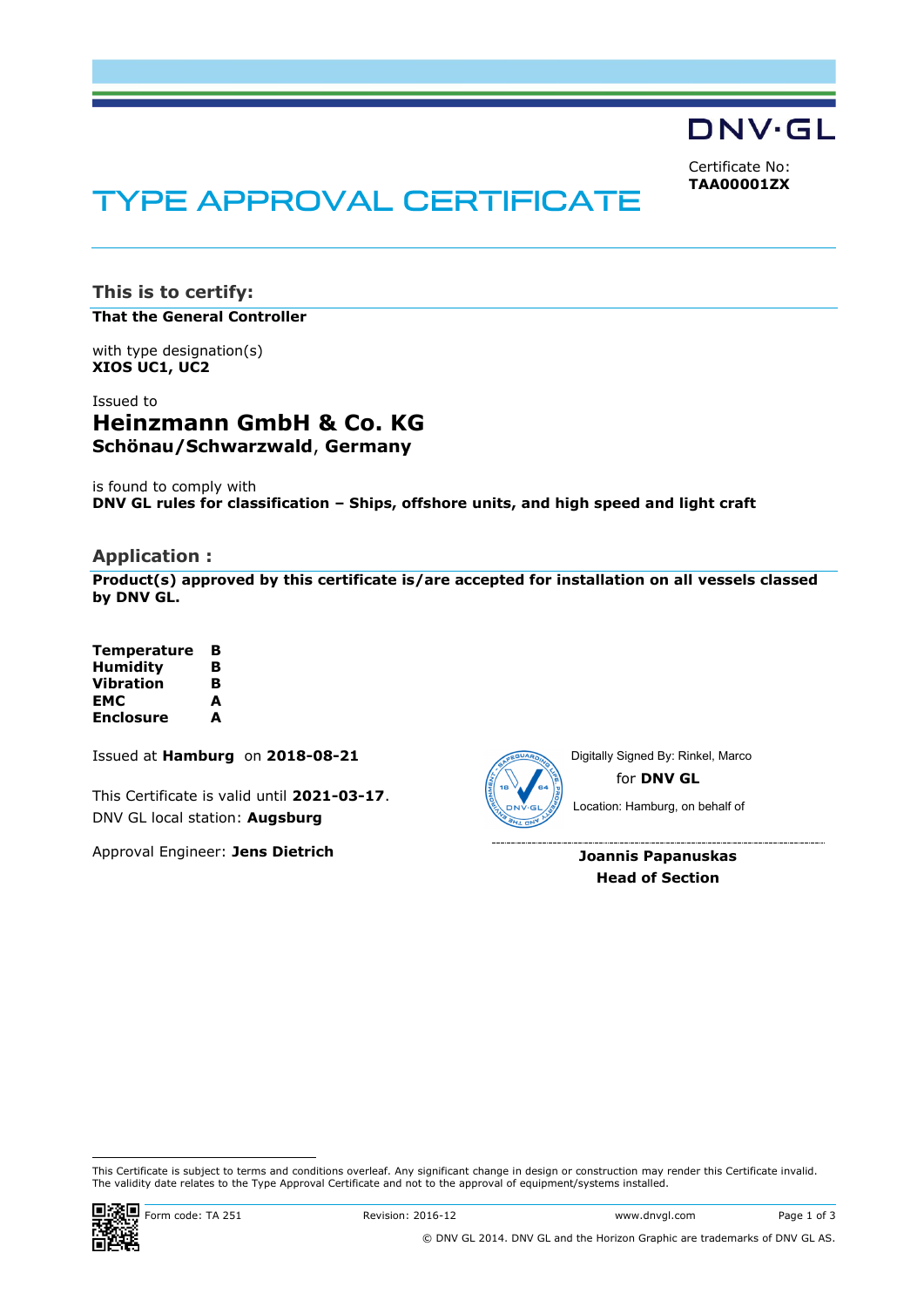Job Id: **262.1-028807-1** Certificate No: **TAA00001ZX**

### **Product description**

Modular and flexible engine controller for combustion engines and/or power generation, monitoring system and expansion of I/O capacity. XIOS consists of main board and additional I/O boards.

XIOS UC1 consists of: Main Board MC Expander Board MD1 Extension Boards MA1…MA9

XIOS UC2 consists of: Main Board MC Expander Board MD2 Extension Boards MA1…MA9

Programming Options: -CoDeSys, MATLAB™

Applications: -Digital Speed Governor -Monitoring System -I/O Expansion -Generator Set Management Functions

Software: 1) XIOS Diesel / Propulsion -Application Standard 00.00.09 -Application Standard with Modbus 00.60.09 -Application Ship 00.64.09 -Application Generator 00.03.09 -Application Generator with Modbus 00.63.09 -Application Master 00.60.09 -Application Master / Slave with Modbus 00.66.09 -Application Master / Slave with Modbus TCP 00.64.09 -Application Multiple Engine: 00.05.09 2) XIOS Genset -Basic Software 00.00.00.

Degree of protection: IP20 Power Supply: 16…32VDC.

# **Application/Limitation**

The Type Approval covers hardware listed under Product description. When the hardware is used in applications to be classed by DNV GL, documentation for the actual application is to be submitted for approval by the manufacturer of the application system in each case. Reference is made to DNV GL Rules for Ships Pt.4, Ch.8 Electrical Installations and/or Pt.4 Ch.9 Control and Monitoring Systems. Segregation of functions (i.e. safety functions) as required by the rules have to be observed.

The controller is not to be used for electric generator primary protection functions.

#### Product certificate

If specified in the above mentioned Rules the system in which the above listed hardware is used shall be delivered with a product certificate. For each such delivery the certification test is to be performed at the manufacturer of the application system before the system is shipped to the yard. The test shall be done according to an approved test program. After the certification the clause for application software control will be put into force.